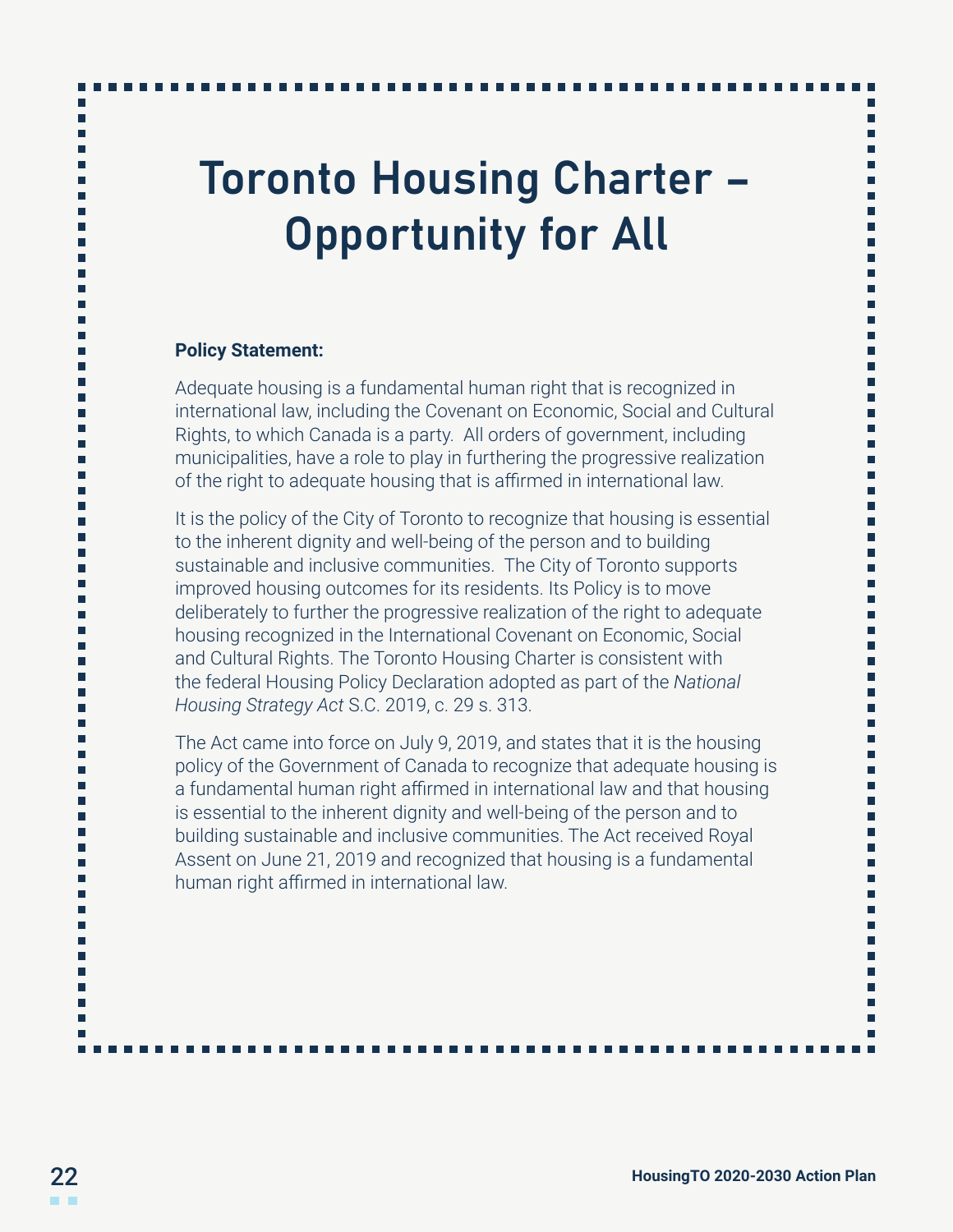## In this regard, the City adopts a human rights based approach to housing that is rooted in the following principles:

- All residents have a right to a safe, secure, affordable home in which they can live in peace and dignity and realize their full potential.
- All residents have a right to housing that is maintained in a state of good repair.
- All residents have a right to housing that is accessible and takes into account the specific needs of historically disadvantaged and marginalized groups.
- All residents have a right to housing that respects and takes into account their expression of cultural identity and way of life.
- All residents have a right to a home that is part of a complete community with equitable access to a range of opportunities to live, work, learn, and play.
- Regardless of whether they rent or own a home, or are homeless, all residents have an equal stake and voice in Toronto's future and to effective participation in decisions and policies affecting their communities and their housing.
- All residents have a right to equal treatment with respect to housing, without discrimination contrary to the *Ontario Human Rights Code* and to protection against arbitrary requirements that result in discrimination based on membership in groups protected by the Code or on homelessness or housing status.

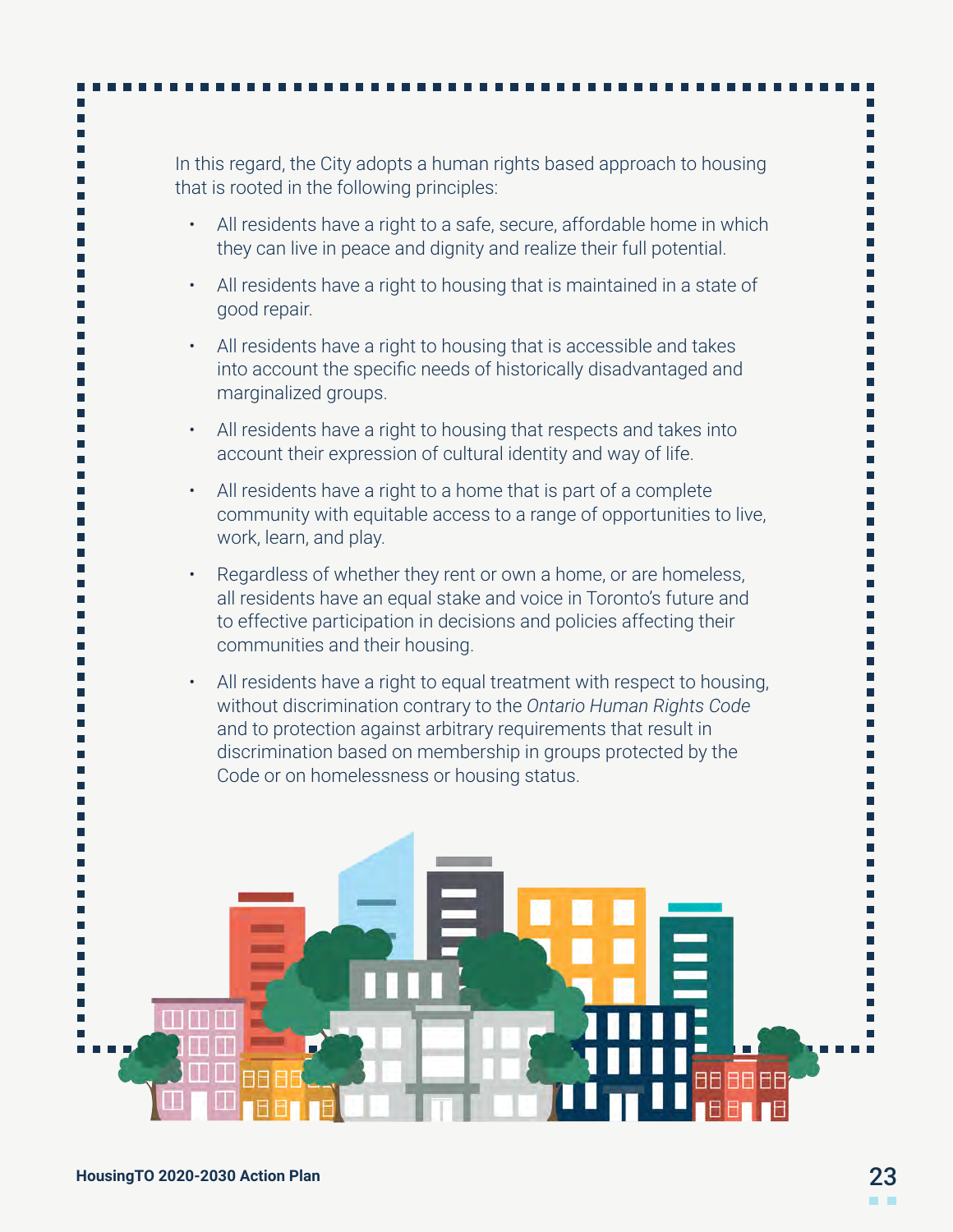### **Implementation:**

п

The Toronto Housing Charter – Opportunity for All is designed to guide City Council and the City's public service in its decision-making, resource allocation, policy development, and in the provision of services and programs.

The City of Toronto will:

- 1. Develop and maintain a housing strategy to further the progressive realization of the right to adequate housing, through all appropriate means, including creating and maintaining affordable housing, planning, zoning, licensing, regulation, enforcement, taxation and other measures within its authority. The strategy will focus on the full spectrum of housing need, with an emphasis on those persons most in need of adequate housing and will include measurable goals and timelines and a plan to reduce and ultimately end homelessness.
- 2. Require that any future City decisions, policies, services and programs that impact housing are screened and assessed for impact on the Toronto Housing Charter and revise them, as appropriate, to ensure that the City's Policy as stated in the Toronto Housing Charter is achieved and not negatively impacted.
- 3. Ensure necessary co-ordination and collaboration among relevant City Divisions to achieve the City's Policy as stated in the Toronto Housing Charter.
- 4. Take action to prevent arbitrary eviction, homelessness and other threats to human security and dignity, ensuring that City policies and programs are designed to avoid residents from being made homeless.
- 5. Continue to take appropriate measures to preserve existing affordable housing and facilitate the creation of additional affordable housing.
- 6. Review the establishment of a Housing Commissioner of Toronto to provide independent monitoring of the City's progress in meeting the goals of the City's housing strategy and in furthering the progressive realization of the right to adequate housing as recognized in international law including compliance with the Toronto Housing **Charter**

г г

г г

> г г

> г

г

г

г п

г г

г

г

г п